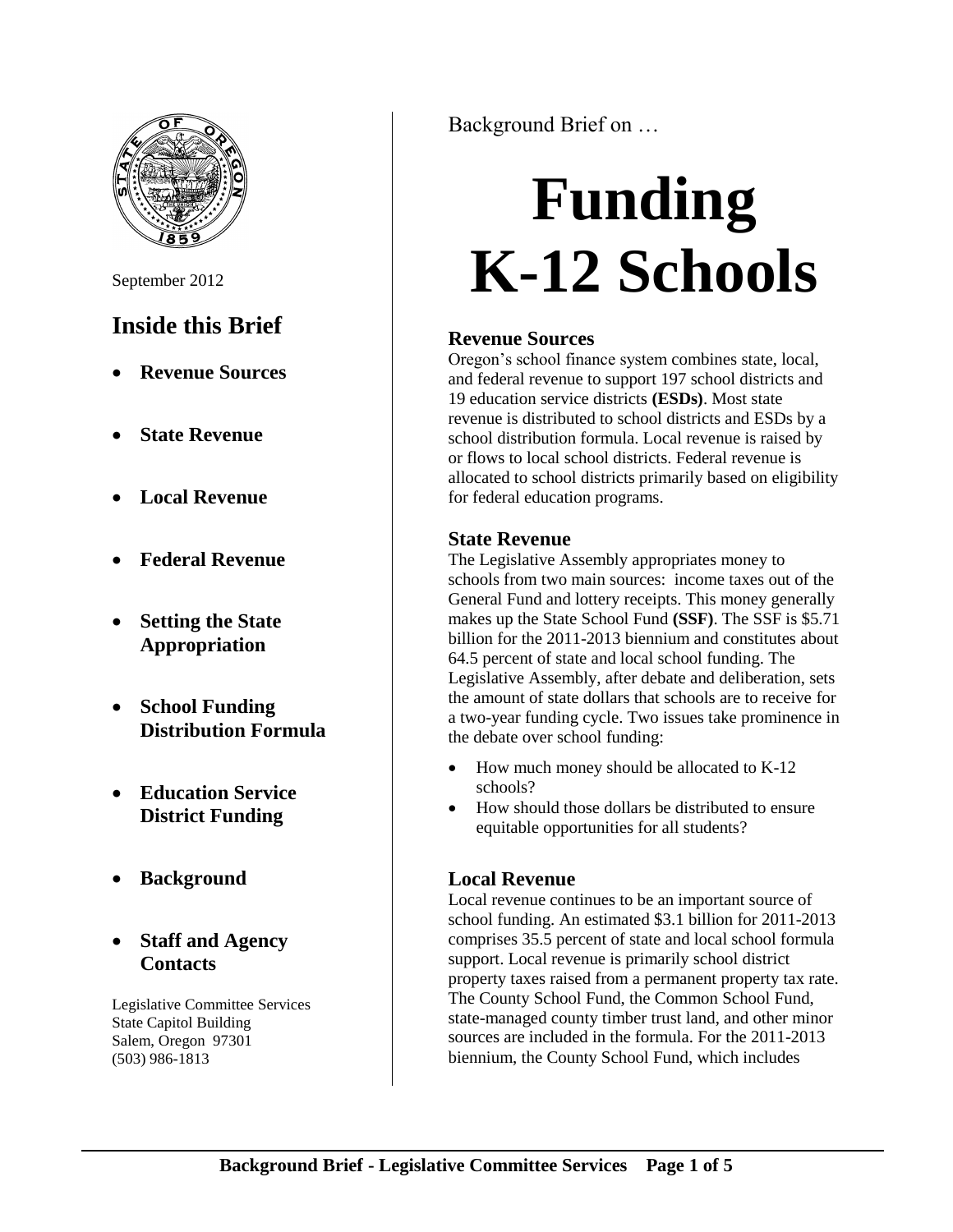revenue that the U.S. Congress grants the state as federal timber replacement revenue, is expected to produce about \$31 million in revenue for schools and the Common School Fund about \$101 million.

#### *Local Option*

The 1999 Legislative Assembly granted school districts the ability to ask local voters to levy an additional tax on themselves, referred to as the "local option." The tax may be a fixed dollar amount or a rate-based levy; however, the maximum amount of the tax raised is limited in order to maintain a degree of funding equalization among districts. The tax raised may not be greater than: 20 percent of school distribution formula revenue (state and local); \$1,000 per weighted student (increasing by 3 percent per year beginning in 2008); or the "gap" between Ballot Measure 50 (1997) limits and Ballot Measure 5 (1990) limits. Should a district collect more than this, the amount over the cap becomes part of the local revenue used by the school formula, and the district would lose the same amount in SSF dollars.

## **Federal Revenue**

Schools also receive federal dollars, distributed through the Oregon Department of Education **(ODE)**. These dollars are usually tied to specific ("categorical") programs and can only be spent to support those programs.

## **Setting the State Appropriation**

The Legislative Assembly sets the school appropriation level, weighing it against other state services it must also fund. Because K-12 commands a large percentage of the total state budget for General Fund and lottery funds – 38.7 percent – the budget is typically set following the May revenue forecast.

School administrators would prefer to see education budgets set earlier, as they begin their budgeting process in early spring for the following year. Past legislatures have tried to accommodate this preference, but due to the intense competition among state programs, this has been difficult to accomplish.

In setting the final budget amount, legislators have available to them estimates from the Quality Education Model, figures from the Governor's School Revenue Forecast Committee, appropriation levels of prior years, and input from districts and other education advocacy groups.

The 2011 Legislative Assembly approved funding of K-12 education for the 2011-2013 biennium at approximately \$5.7 billion, \$125 million of which is outside the state school funding formula.

## **School Funding Distribution Formula**

The SSF amount, along with formula local revenue, is split between school districts (95.5 percent) and ESDs (4.5 percent). The ODE then allocates the school share to districts using the school funding distribution formula. The formula was designed in 1991, after passage of Ballot Measure 5, with the goal of providing an equitable method for the distribution of state dollars to school districts.

#### *Equalization*

With the shift to a primarily state-funded school system, the Legislative Assembly determined that it should make up the loss of local dollars in such a way that funded each student (weighted) about equally, throughout the state.

To achieve equal per-student funding, the current formula reduces state aid if local revenues per student are high and increases state aid if local revenues per student are low.

The formula uses five different methods to adjust for cost differences among school districts:

- Teacher experience adjustment
- Transportation grant
- Facility grant
- High cost disability grant
- Weighted student count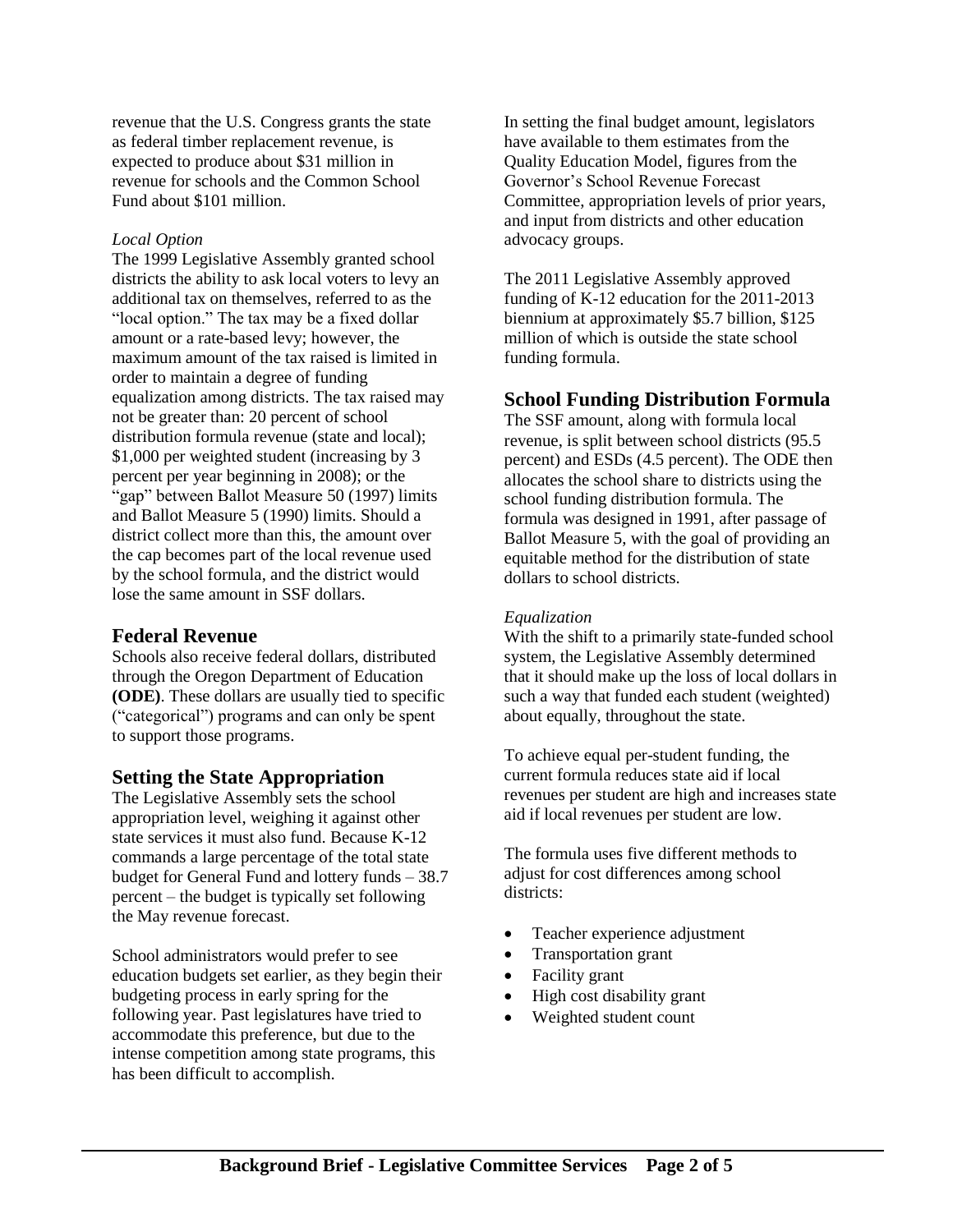#### *Teacher Experience Adjustment*

School district pay schedules are based in part on teacher experience. As teacher experience increases, so do salaries. Incorporating this factor into a student weight was problematic, so an adjustment factor was added to the base funding per student. This factor increases (or decreases) each district's base funding per student by \$25 each year the district's average teacher experience exceeds (or falls short of) the statewide average.

#### *Transportation Grant*

The transportation grant is a 70 to 90 percent reimbursement of approved student transportation costs. These costs are primarily school bus costs for transport between home and school and class field trips. Districts are ranked by costs per student. Districts ranked in the top 10 percent have 90 percent grants. Districts ranked in the next lower 10 percent have 80 percent grants and the bottom 80 percent of districts continue with 70 percent grants. The remaining 30 percent is funded from a district's general purpose grant, to encourage efficiency.

#### *Facility Grant*

Funding for new school buildings remains, primarily, the responsibility of the local school district and is usually financed through bond sales. However, the facility grant helps fund classroom equipment that cannot be financed by bonded debt. The facility grant may be no more than 8 percent of construction costs, and the biennial limit is \$25 million.

#### *High Cost Disability Grant*

Some students with disabilities require costly services, far exceeding their double weighting in the funding formula. Districts may apply for reimbursement for annual service costs greater than \$30,000 per student. The fund is capped at \$18 million per year.

#### *Weighted Student Count*

The distribution formula allocates funds to districts on a per student basis; however, the formula recognizes that not all students cost the same to educate.

| <b>Type of Student</b>                         | Weight | $ADMw*$ |  |
|------------------------------------------------|--------|---------|--|
| Standard student/standard<br>school            | 1.00   | 1.00    |  |
|                                                |        |         |  |
| <b>Special Education and at</b><br><b>Risk</b> |        |         |  |
| <b>Special Education</b>                       | 1.00   | 2.00    |  |
| English as a 2 <sup>nd</sup><br>language       | .50    | 1.50    |  |
| Pregnant and<br>parenting                      | 1.00   | 2.00    |  |
| Students in poverty                            | .25    | 1.25    |  |
| Neglected and<br>delinquent                    | .25    | 1.25    |  |
| Students in foster<br>care                     | .25    | 1.25    |  |
| <b>Grade and School</b>                        |        |         |  |
| Kindergarten                                   | $-.50$ | .50     |  |
| Elementary district<br>students                | $-.10$ | .90     |  |
| Union High district<br>students                | .20    | 1.20    |  |
| Remote and small<br>schools                    | Varies |         |  |

Average Daily Membership (weighted)

#### *Small High Schools*

Because small high schools may not be adequately funded by the additional student weight, a Small School District Supplement Fund was created with \$5 million from the SSF. Small school districts are districts under 8,500 (weighted) students, with high schools having less than 350 students for four grades and 267 for three grades. Currently, 84 school districts out of 197 qualify.

#### *State Special Education*

The ODE provides schooling for certain special education students, i.e., those in hospitals or long-term care facilities, and manages the state school for the deaf. The ODE can bill the SSF the average operating costs per student statewide for each of these students. The estimated charge is about \$20.2 million for the 2011-2013 biennium.

#### **Education Service District Funding**

An ESD supports its component school districts by providing services school districts may be too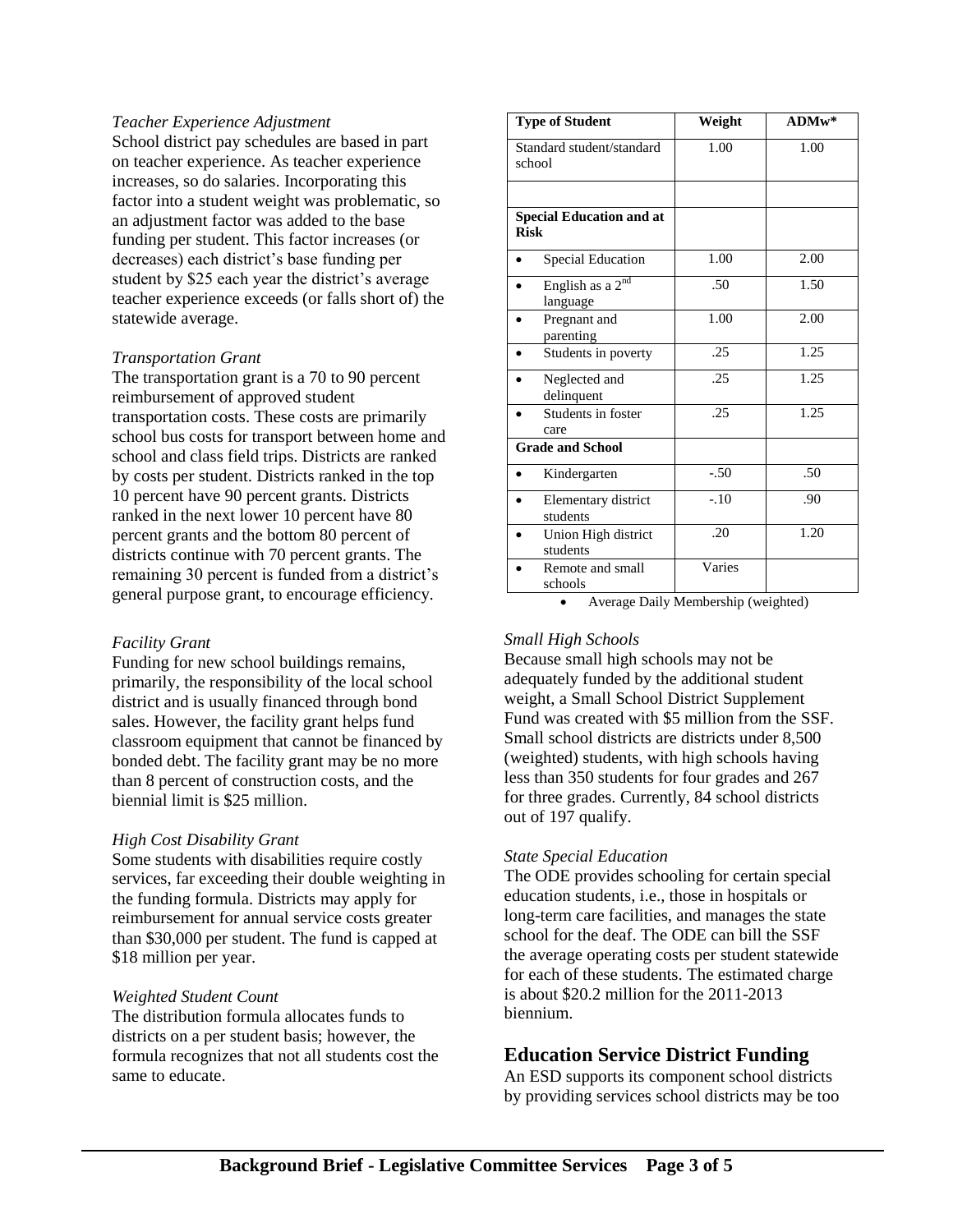small to administer efficiently, such as special education.

ESDs statewide are allocated 4.5 percent of both school and ESD state and local formula revenue. Each ESD's formula revenue is calculated as about 4.7 percent of its component school district formula revenue with a minimum of \$1 million per ESD. Consequently, ESD revenue is based on the same equalization concepts in the school distribution calculation. The SSF amount consists of the ESD formula allocation less local ESD revenue which is almost entirely property taxes.

ESDs began receiving SSF dollars only after the passage of Ballot Measure 5 to help compensate for property tax cuts. From 1991 to 2001, each Legislative Assembly provided SSF dollars to ESDs only for the next biennium, based on a percent of property tax losses due to Ballot Measures 5 and 50. However, the issue of an imbalance in state and local revenue per student among ESDs was not addressed until 2001 with a phase-in approach leading up to current policy. ESDs first received a fixed share (initially 5 percent) of state and local formula revenue beginning in 2005-2006.

## **Background**

The current school finance system is the legacy of two constitutional property tax measures, Ballot Measure 5 and Ballot Measure 50. These two measures capped local property taxes and placed the responsibility on the state for making up the difference. Prior to this, per-student funding had been quite disparate, with some districts supporting schools more generously with a higher property tax rate and others having a higher value tax base per student, or both.

In response to the Ballot Measures, the Legislative Assembly has decreased state funding from approximately 50 percent of the General Fund and lottery budget in the 1993- 1995 biennium, to about 38.7 percent of General Fund and lottery revenue in 2011-2013. To equalize revenue per student, the 1991 Legislative Assembly adopted and phased in the

school distribution formula. A per-student funding target was calculated; those districts spending more than the target were frozen at their existing funding levels and lower spending districts were gradually brought up to the target level allowing districts time to adjust. As a result, some districts enjoyed a boost in funding per student, while others saw a decline when adjusted for inflation.

| State Support Of School Funding Trend<br>(\$ billions) |                                              |                                  |              |                              |  |
|--------------------------------------------------------|----------------------------------------------|----------------------------------|--------------|------------------------------|--|
| Year                                                   | <b>State</b><br><b>School</b><br><b>Fund</b> | Local<br>Formula<br><b>Funds</b> | <b>Total</b> | <b>State</b><br><b>Share</b> |  |
| 1993-1995                                              | 2.5                                          | 2.5                              | 5.1          | 50%                          |  |
| 1995-1997                                              | 3.5                                          | 1.9                              | 5.4          | 65%                          |  |
| 1997-1999                                              | 4.2                                          | 1.8                              | 6.0          | 70%                          |  |
| 1999-2001                                              | 4.6                                          | 2.0                              | 6.6          | 70%                          |  |
| 2001-2003                                              | 4.6                                          | 2.2                              | 6.8          | 68%                          |  |
| 2003-2005                                              | 4.9 <sup>1</sup>                             | $2.4^{2}$                        | 7.3          | 67%                          |  |
| 2005-2007                                              | 5.3                                          | 2.6                              | 7.9          | 67%                          |  |
| 2007-2009                                              | $5.8^{3}$                                    | 2.9                              | 8.7          | 67%                          |  |
| 2009-2011                                              | 5.7                                          | 3.0                              | 8.7          | 66%                          |  |
| 2011-2013 Est.                                         | 5.71                                         | 3.1                              | 8.8          | 64.5%                        |  |

<sup>1</sup>Total reflects failure of Ballot Measure 30 in February 2004.

<sup>2</sup>Reflects increase of \$26.4 million in Common School Fund distributions over 2003 close-of-session estimates.

<sup>3</sup>Does not include \$251 million of School Improvement Fund dollars.

To achieve the desired level of state and local funding for K-12 education, the Legislative Assembly has provided funds outside the distribution formula for some years. These amounts are generally excluded in the table above.

## **Staff and Agency Contacts**

Victoria Cox [Legislative Committee Services](http://www.leg.state.or.us/comm/) 503-986-1664